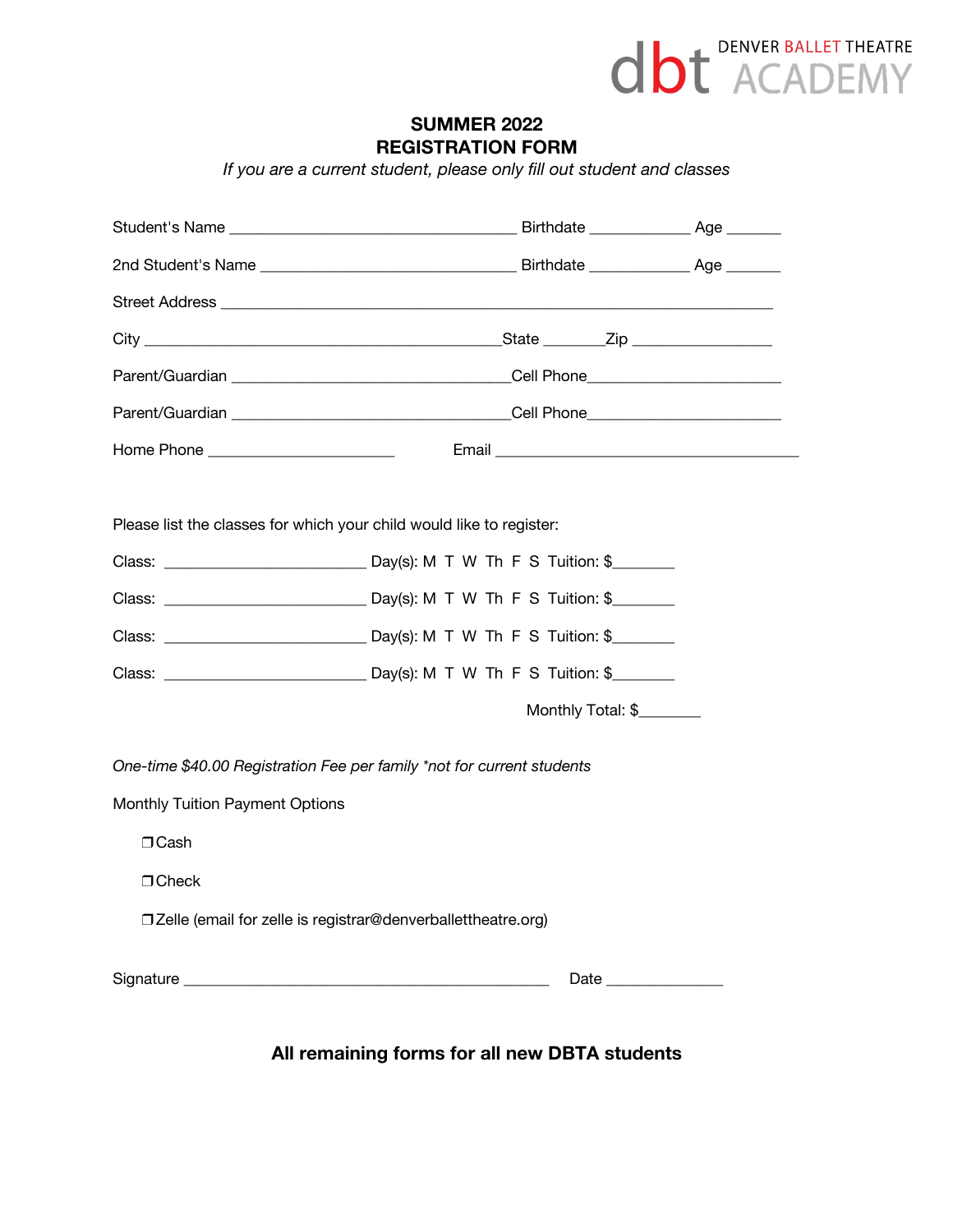# **dbt** DENVER BALLET THEATRE

# **SUMMER 2022 CONSENT TO TREATMENT**

|  | Date of Birth____________________  |  |
|--|------------------------------------|--|
|  | Date of Birth_____________________ |  |
|  | City_______________                |  |
|  |                                    |  |
|  |                                    |  |
|  |                                    |  |

In consideration of Denver Ballet Theatre Academy, LLC. allowing this individual to participate in dance activity, classes, competitions, performances, and individual activities such as stretching and conditioning (hereinafter referred to as "Activity"), I, and if I am under 18 years old, my parents or legal guardians, agree to be bound as follows (the term "I" in this release referring to both the participant and his or her parents or legal guardians):

I authorize Denver Ballet Theatre Academy, LLC to provide to the participant, through medical personnel of its choice, customary medical assistance, transportation, and emergency medical services should the participant require such assistance, transportation, or services as a result of injury or damage related to participation in the Activity. If the participant is a minor and a parent or guardian is not present, efforts will be made to contact a parent or guardian that are reasonable under the circumstances, but treatment will not be withheld if a parent or guardian cannot be reached.

| Participant's Medications                                                                                                                                                                                                            |  |
|--------------------------------------------------------------------------------------------------------------------------------------------------------------------------------------------------------------------------------------|--|
| Participant's Allergies                                                                                                                                                                                                              |  |
| Participant's Significant Medical History <b>Contract Contract Contract Contract Contract Contract Contract Contract Contract Contract Contract Contract Contract Contract Contract Contract Contract Contract Contract Contract</b> |  |
| Primary Medical Insurance Carrier/Policy #                                                                                                                                                                                           |  |

I also affirm that I now have and will continue to provide proper hospitalization, health, and accident insurance coverage which I consider adequate for the participant's protection. This consent shall remain effective until one year from the date below unless sooner revoked in writing and delivered to Denver Ballet Theatre Academy, LLC.

I HAVE READ AND UNDERSTOOD THIS CONSENT TO TREATMENT AND AM EXECUTING THIS DOCUMENT VOLUNTARILY AND WITH FULL KNOWLEDGE OF ITS SIGNIFICANCE.

| Signature<br>$1000 + C$<br>,,,,,,,,<br>$\sim$<br>. .<br>a rature :<br>- 11<br>7151111<br>лаг<br>11171 |  |
|-------------------------------------------------------------------------------------------------------|--|
|-------------------------------------------------------------------------------------------------------|--|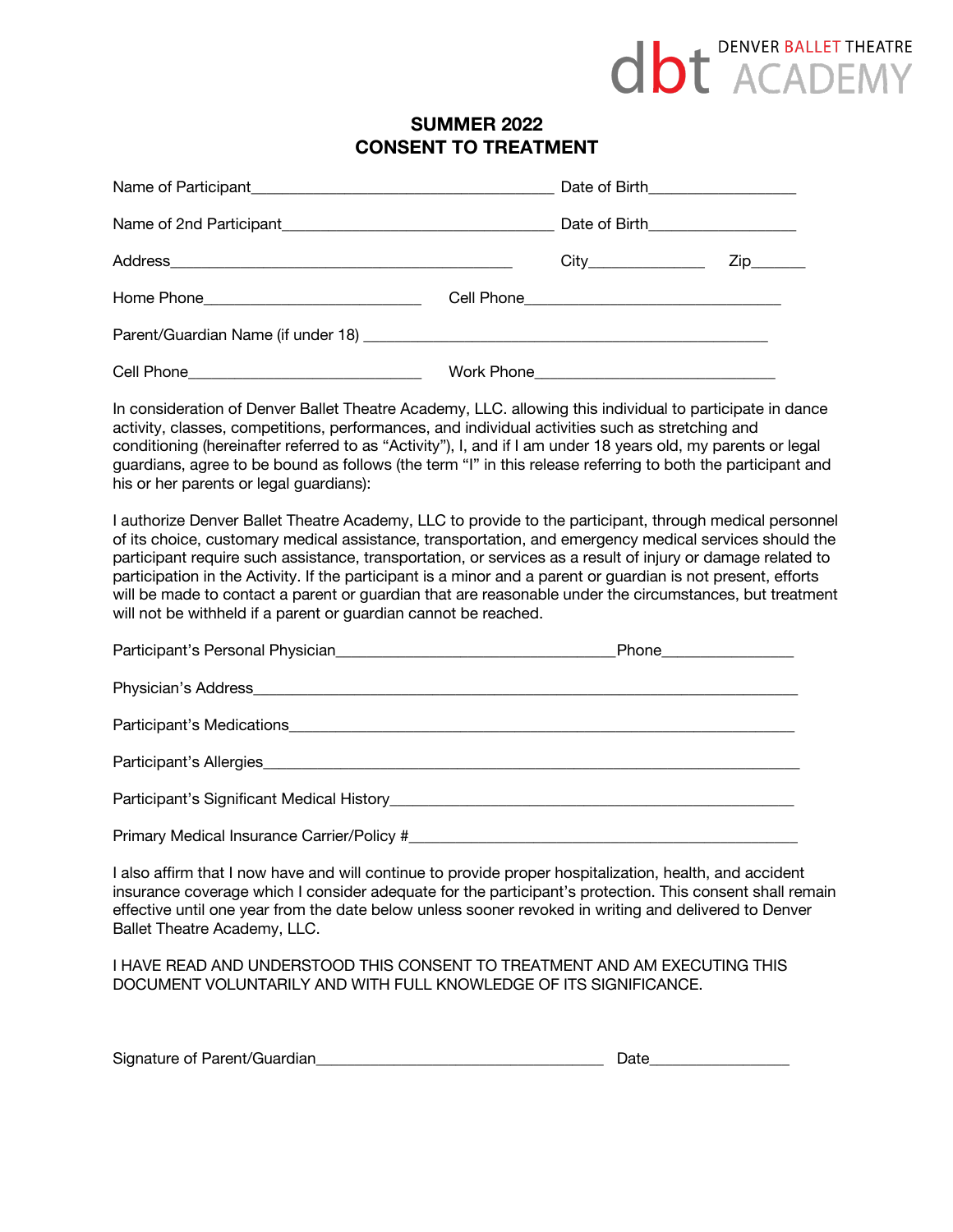# **DENVER BALLET THEATRE dbt** ACADEM

# **SUMMER 2022 RELEASE AND WAIVER OF LIABILITY, ASSUMPTION OF RISK, AND INDEMNITY AGREEMENT ("AGREEMENT")**

In consideration of participating in Denver Ballet Theatre Academy's Dance Program ("Activity"), I represent that I understand the nature of this Activity and that I am qualified, in good health, and in proper physical condition to participate in such Activity. I acknowledge that if I believe event conditions are unsafe, I will immediately discontinue participation in the activity. I fully understand that this Activity involves risks of serious bodily injury, including permanent disability, paralysis and death, which may be caused by my own actions or inactions, those of others participating in the event, the conditions in which the event takes place, or the negligence of the releasees ("Releasees") named below; and that there may be other risks either not known to me or not readily foreseeable at this time; and I fully accept and assume all such risks and all responsibility for losses, cost, and damages I incur as a result of my participation in the Activity.

I hereby release, discharge, and covenant not to sue Denver Ballet Theatre Academy, LLC, its respective administrators, directors, agents, officers, volunteers, and employees, other participants, any sponsors, advertisers, and, if applicable, owners and lessors of premises on which the Activity takes place (each considered one of the Releasees herein), from all liability, claims, demands, losses, or damages, on my account caused or alleged to be caused in whole or in part by the negligence of the Releasees or otherwise, including negligent rescue operations and future agree that if, despite this release, waiver of liability, and assumption of risk I, or anyone on my behalf, makes a claim against any of the Releasees, I will indemnify, save, and hold harmless each of the Releasees from any loss, liability, damage, or cost, which any may incur as the result of such claim.

I have read the RELEASE AND WAIVER OF LIABILITY, ASSUMPTION OF RISK, AND INDEMNITY AGREEMENT, understand that I have given up substantial rights by signing it and have signed it freely and without any inducement or assurance of any nature. I intend it to be a complete and unconditional release of all liability to the greatest extent allowed by law and agree that if any portion of this agreement is held to be invalid the balance, notwithstanding, shall continue in full force and effect.

Name of Participant(s) \_\_\_\_\_\_\_\_\_\_\_\_\_\_\_\_\_\_\_\_\_\_\_\_\_\_\_\_\_\_\_\_\_\_\_\_\_\_\_\_\_\_\_\_\_\_\_\_\_\_ Date\_\_\_\_\_\_\_\_\_\_\_\_\_

PARENTAL CONSENT

AND I, the Minor's parent and/or legal guardian, understand the nature of the above referenced activities and the Minor's experience and capabilities and believe the minor to be qualified to participate in such activity. I hereby release, discharge, covenant not to sue and AGREE TO INDEMNIFY, SAVE, AND HOLD HARMLESS each of the Releasees from all liability, claims, demands, losses or damages on the Minor's account caused or alleged to have been caused in whole or in part by the negligence of the Releasees or otherwise, including negligent rescue operations, and further agree that if, despite this release, I, the Minor, or anyone on the Minor's behalf makes a claim against any of the above Releasees, I WILL INDEMNIFY, SAVE, AND HOLD HARMLESS each of the Releasees from any litigation expenses, attorney fees, loss liability, damage, or cost any Releasee may incur as the result of any such claim.

Name of Parent/Legal Guardian **Example 2018** 

Signature of Parent/Legal Guardian **by the set of the set of the Security Contract Contract Contract Contract Contract Contract Contract Contract Contract Contract Contract Contract Contract Contract Contract Contract Cont**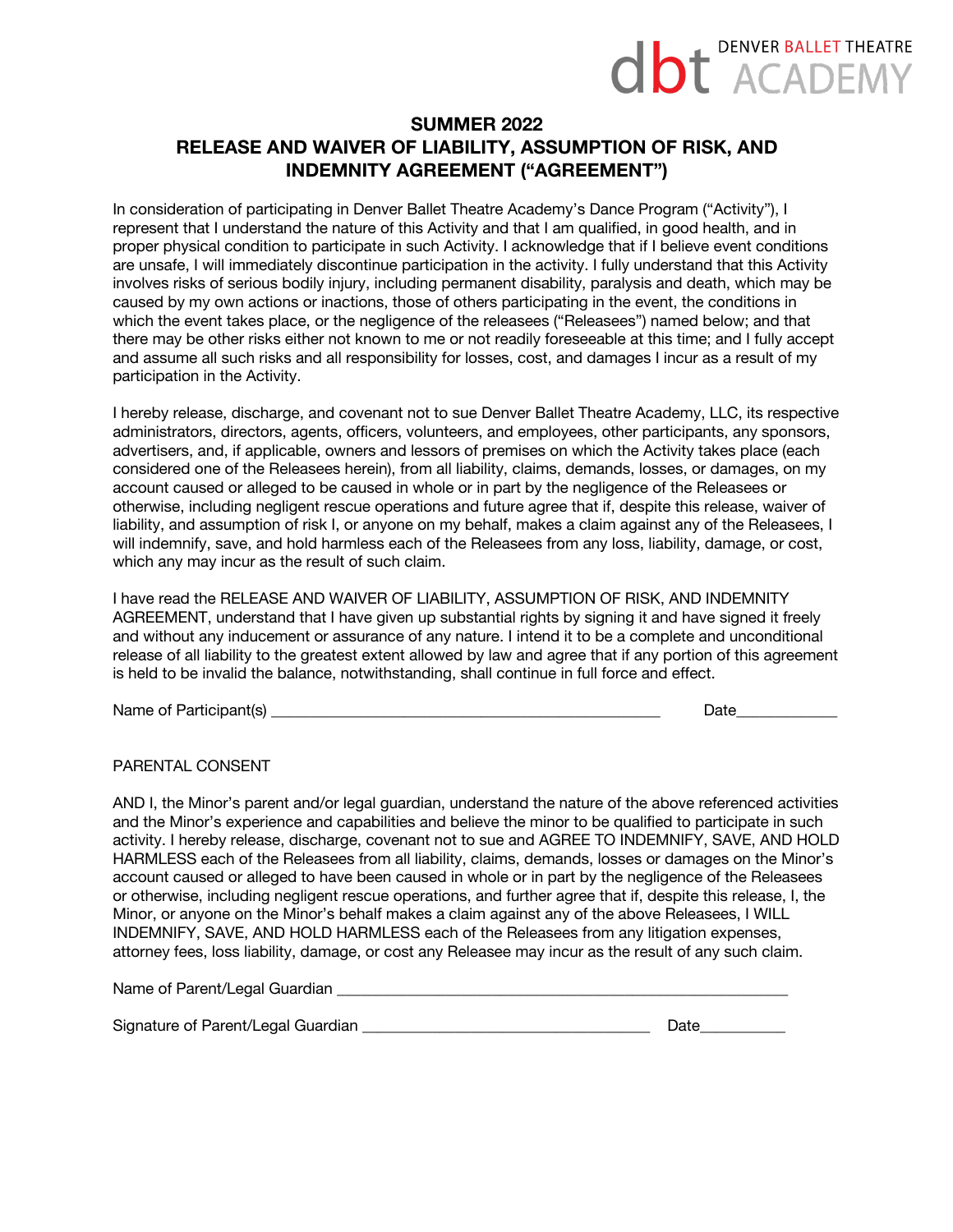# **dbt** DENVER BALLET THEATRE

### **SUMMER 2022**

# **ASSUMPTION OF RISK AND WAIVER OF LIABILITY RELATING TO CORONA VIRUS/COVID-19 AGREEMENT ("AGREEMENT")**

The novel coronavirus, COVID-19, has been declared a worldwide pandemic by the World Health Organization. COVID-19 is extremely contagious and is believed to spread mainly from person-to-person contact. As a result, federal, state, and local governments and federal and state health agencies recommend social distancing and have, in many locations, prohibited the congregation of groups of people. Denver Ballet Theatre Academy, LLC has put in place preventative measures to reduce the spread of COVID-19; however, cannot guarantee that you or your child(ren) will not become infected with COVID-19. Further, attending classes or dance activity at the studio could increase your risk and your child(ren)'s risk of contracting COVID-19.

By signing this agreement, I acknowledge the contagious nature of COVID-19 and voluntarily assume the risk that my child(ren) and I may be exposed to or infected by COVID-19 by attending Denver Ballet Theatre Academy and that such exposure or infection may result in personal injury, illness, permanent disability, and death. I understand that the risk of becoming exposed to or infected by COVID-19 at Denver Ballet Theatre Academy may be caused by my own actions or inactions, those of others participating in the event, the conditions in which the event takes place, or the negligence of its respective administrators, directors, agents, officers, volunteers, and employees, other participants, any sponsors, advertisers, and, if applicable, owners and lessors of premises (each considered one of the Releasees herein).

I have read the ASSUMPTION OF RISK AND WAIVER OF LIABILITY RELATING TO CORONA VIRUS/COVID-19 AGREEMENT, understand that I have given up substantial rights by signing it and have signed it freely and without any inducement or assurance of any nature. I intend it to be a complete and unconditional release of all liability to the greatest extent allowed by law and agree that if any portion of this agreement is held to be invalid the balance, notwithstanding, shall continue in full force and effect.

Name of Participant(s) example of Participant (s) and the set of the set of the set of the set of the set of the set of the set of the set of the set of the set of the set of the set of the set of the set of the set of the

PARENTAL CONSENT

AND I, the Minor's parent and/or legal guardian, understand the nature and risk of contracting COVID-19. I hereby release, discharge, covenant not to sue and AGREE TO INDEMNIFY, SAVE, AND HOLD HARMLESS each of the Releasees from all liability, claims, demands, losses or damages on the Minor's account caused or alleged to have been caused in whole or in part by the negligence of the Releasees or otherwise, including negligent rescue operations, and further agree that if, despite this release, I, the Minor, or anyone on the Minor's behalf makes a claim against any of the above Releasees, I WILL INDEMNIFY, SAVE, AND HOLD HARMLESS each of the Releasees from any litigation expenses, attorney fees, loss liability, damage, or cost any Releasee may incur as the result of any such claim.

Name of Parent/Legal Guardian **Example 20** and the example of Parent/Legal Guardian

Signature of Parent/Legal Guardian \_\_\_\_\_\_\_\_\_\_\_\_\_\_\_\_\_\_\_\_\_\_\_\_\_\_\_\_\_\_\_\_\_\_\_\_\_ Date\_\_\_\_\_\_\_\_\_\_\_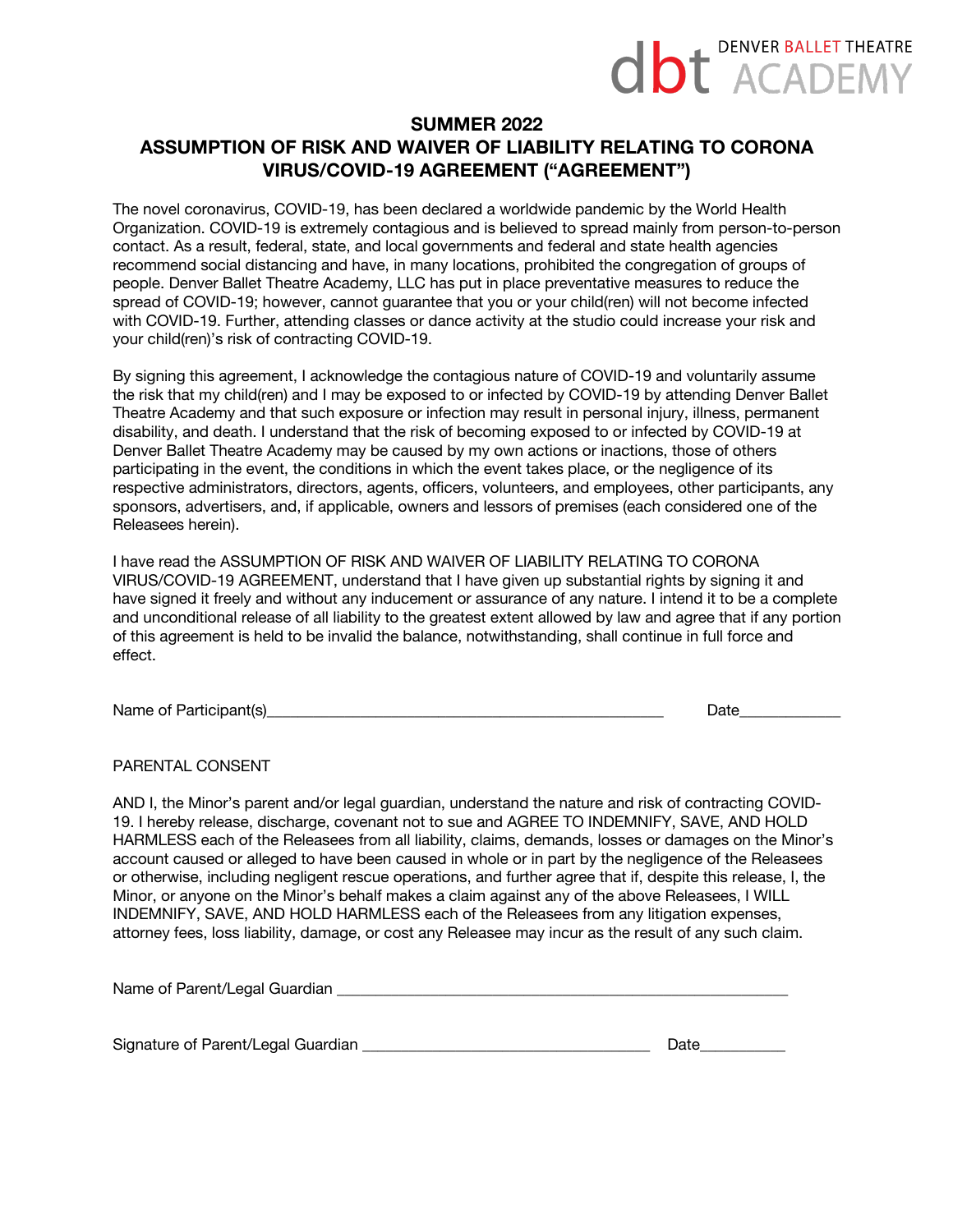

# **SUMMER 2022 SCHOOL POLICY AGREEMENT**

Welcome to Denver Ballet Theatre Academy, LLC. Please take a moment to REVIEW and INITIAL the following key points listed in our Student and Parent Handbook. We look forward to dancing with you!

Tuition is DUE ON THE 1st of each month and considered LATE AFTER THE 5th. There will be a \$25 late fee charge for tuition not paid by the 5th of each month and every week after until the balance has been settled. RETURN CHECK FEE of \$35 will be added to your account.

DBTA requires 30 DAYS' NOTICE in writing or via email if a student plans to withdraw from a class (with the exception of injury). If notice is not received 30 days prior to the date of withdrawal, the student will be charged tuition for the following month.

\_\_\_\_\_\_ Tuition is NONREFUNDABLE

\_\_\_\_\_\_ With the exception of August, tuition is the same each month and is not adjusted for any reason.

For the protection of all students, any instance reflecting the following behaviors or other examples of emotional instability will immediately result in a meeting with the student and their parent/guardian. While DBTA is sensitive to challenges facing adolescents, these types of behaviors are inappropriate for students participating in DBTA classes and/or productions; and are indicative of need for support by third-party mental health professionals. DBTA has a zero-tolerance policy for bullying (inappropriate treatment of other students or faculty members), drug and alcohol use, or self-harm (eating disorders, cutting, etc.). Further instances may result in dismissal from the studio.

Any unacceptable behavior from students or parents will not be tolerated. Any use of offensive language or harassment of DBTA employees will result in dismissal without refund. Parents are prohibited from disciplining any child besides their own. They are to report any questionable student behavior directly to a DBTA employee.

A student's progress depends upon their regular attendance in class. Students are required to attend ALL of their registered classes (with the exception of minimal excused absences for illness or school-related activities). Repeated absences will hinder a student's progress and class promotion.

DBTA maintains an open-door policy of communication with students and families. At any time, students or parents may request an appointment to speak with a faculty or staff member. Please refrain from addressing concerns with an instructor between classes. Requests to meet with the director, faculty or staff should be made through the Academy Registrar.

I have read and agree to abide by all listed rules and regulations in the Denver Ballet Theatre Academy Student and Parent Handbook.

\_\_\_\_\_\_\_\_\_\_\_\_\_\_\_\_\_\_\_\_\_\_\_\_\_\_\_\_\_\_\_\_\_\_\_\_ \_\_\_\_\_\_\_\_\_\_\_\_\_\_\_\_\_\_\_\_\_\_\_\_\_\_\_\_\_\_\_\_\_\_\_\_\_\_\_\_\_\_\_\_\_\_\_\_\_

Parent Name Student Name(s)

Parent Signature Date

\_\_\_\_\_\_\_\_\_\_\_\_\_\_\_\_\_\_\_\_\_\_\_\_\_\_\_\_\_\_\_\_\_\_\_\_ \_\_\_\_\_\_\_\_\_\_\_\_\_\_\_\_\_\_\_\_\_\_\_\_\_\_\_\_\_\_\_\_\_\_\_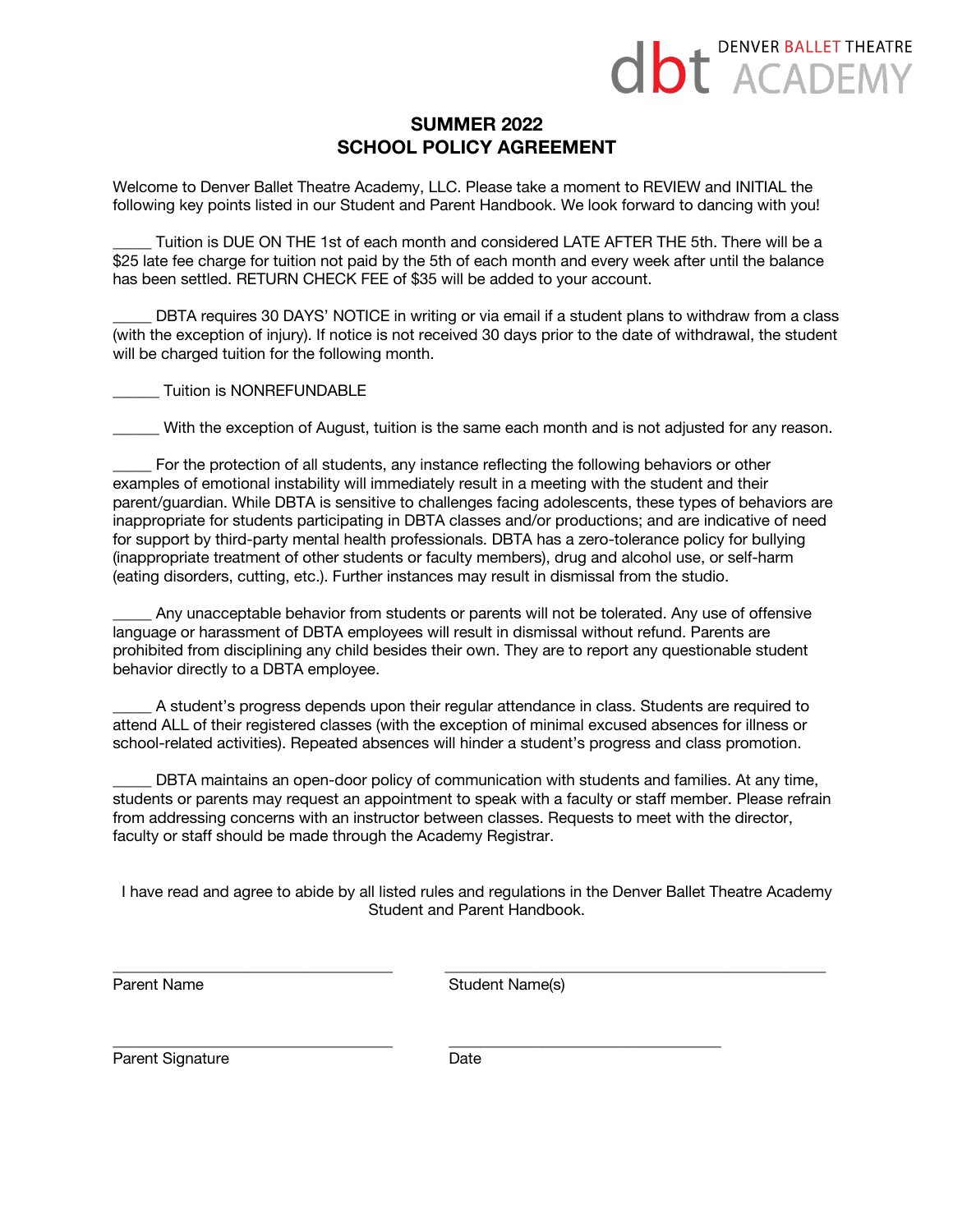

# **SUMMER 2022 MODEL RELEASE FORM**

Students of Denver Ballet Theatre Academy may have the opportunity to be photographed or filmed during class, rehearsals and performances. These images/videos may be used to promote Denver Ballet Theatre Academy through studio publications, ads, on our website, and on social media. \*

I grant Denver Ballet Theatre Academy permission to use photos or video footage of my child/myself. I also understand that Denver Ballet Theatre Academy may choose not to use my photo or video at this time but may do so at a later date.

I understand that these images/videos will be used for educational purposes and to promote the studio. I waive any right to compensation arising from the use of my photograph/video on behalf of my child/myself.

I agree to release and hold harmless Denver Ballet Theatre Academy and its authorized agents from any claims arising from the use of these images/videos. I acknowledge that by signing this form, I give Denver Ballet Theatre Academy full copyright and authority to publish photography/videography and I agree to the terms above.

| Parent Name      | <b>Student Name</b> |  |  |
|------------------|---------------------|--|--|
| Parent Signature | Date                |  |  |

\*Identifying information will not be included without permission.

❒I Grant Permission to "Tag" child/myself

❒I Do Not Grant Permission to "Tag" child/myself